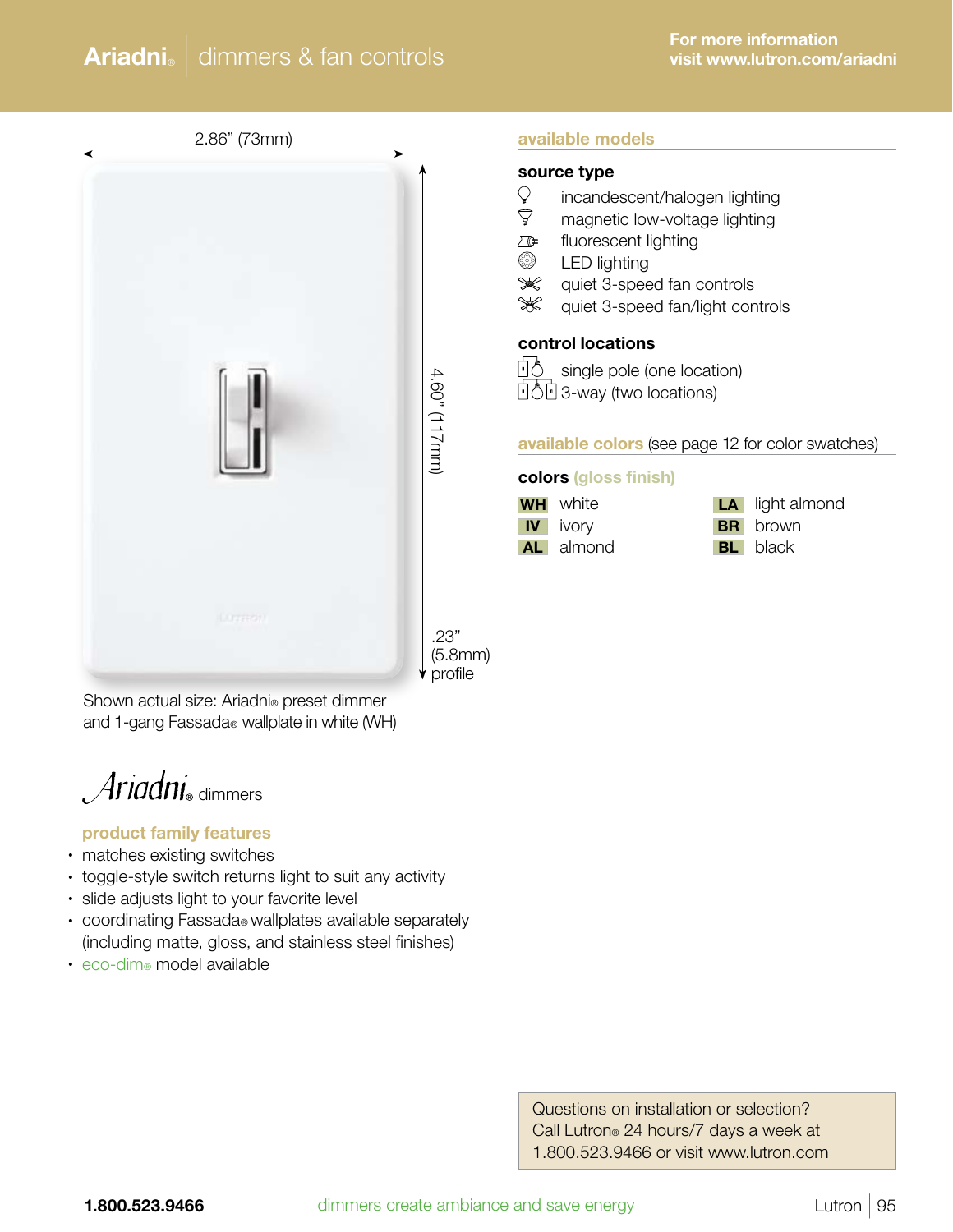# Ariadni<sup>®</sup> preset dimmers

#### dimmers

- 
- toggle turns on/off • slide up to brighten, down to dim
	- eco-dim® model guarantees at least 15% energy savings compared to a standard switch

## dimmers with locator light



- toggle turns on/off
- slide up to brighten, down to dim
- includes locator light
- not available in black

## incandescent/halogen

| single pole | 600 W | AY-600P-        |
|-------------|-------|-----------------|
| single pole | 1000W | <b>AY-10P-</b>  |
| 3-way       | 600 W | <b>AY-603P-</b> |
| 3-way       | 1000W | AY-103P-        |

| incandescent/halogen - eco-dim <sup>®†</sup> |                  | <b>NEW</b> |
|----------------------------------------------|------------------|------------|
| single pole/3-way 600W                       | <b>AY-603PG-</b> |            |

## magnetic low-voltage

| single pole | 600 VA | <b>AYLV-600P-</b> |
|-------------|--------|-------------------|
|             | (450W) |                   |
| 3-way       | 600 VA | <b>AYLV-603P-</b> |
|             | (450W) |                   |

Suggested maximum lighting load for magnetic low-voltage dimming is 450W for 600VA products to allow for transformer losses.

† available in white, ivory, almond, and light almond

## incandescent/halogen

| single pole | 600 W | <b>AY-600PNL-</b> |
|-------------|-------|-------------------|
| single pole | 1000W | AY-10PNL-         |
| 3-way       | 600 W | <b>AY-603PNL-</b> |
| 3-way       | 1000W | <b>AY-103PNL-</b> |

## See page 95 for available colors. To order, add color suffix to model number. Example: AY-600P- WH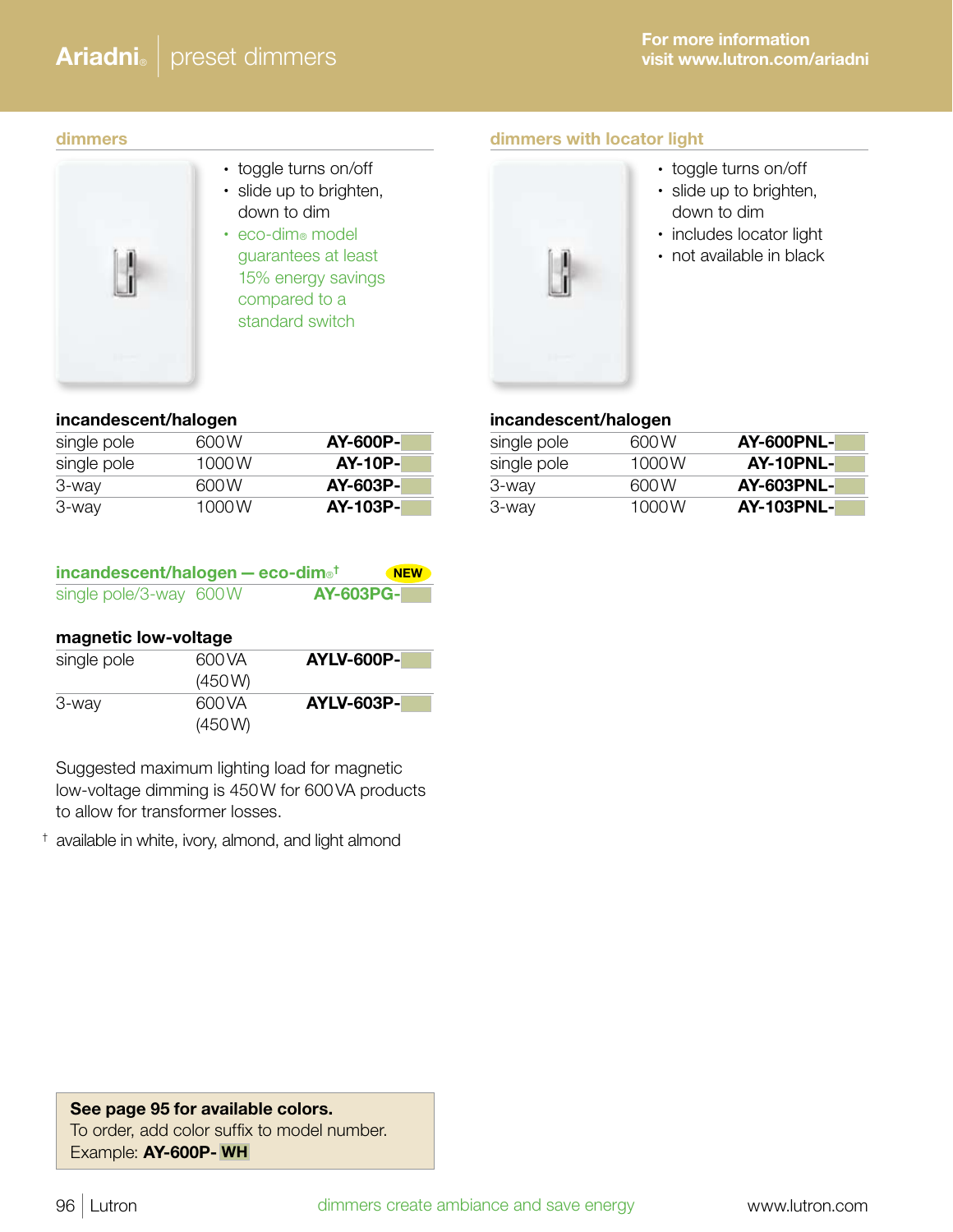fluorescent dimming with Hi-lume®, Compact SE<sub>™</sub>, Eco-10®, EcoSystem® ballasts, and Hi-lume® LED



- use with Lutron® 3-wire line-voltage control electronic dimming ballasts
- please refer to the Lutron® Fluorescent Dimming Systems Selection Guide (P/N 366-002) for more information
- no derating if ganged

#### fluorescent\*

| single pole/3-way 120V 8A                 | <b>AYF-103P-</b> |
|-------------------------------------------|------------------|
| single pole/3-way 277V $6A$ AYF-103P-277- |                  |

| <b>LED</b> with Hi-lume <sup>®</sup> LED driver only* | <b>NEW</b>       |
|-------------------------------------------------------|------------------|
| single pole/3-way 120V 8A                             | <b>AYF-103P-</b> |
| single pole/3-way $277V$ 6A $AYF-103P-277-$           |                  |

|              | <b>LED</b> with GRX-TVI (0-10 VDC sink control)* NEW |                  |  |
|--------------|------------------------------------------------------|------------------|--|
| single pole/ | 16A load                                             | <b>AYF-103P-</b> |  |
| 3-way        | 30 mA control                                        |                  |  |
|              | 120/277V                                             |                  |  |

\* requires neutral wire connection

See page 95 for available colors. To order, add color suffix to model number. Example: AY-103P- WH